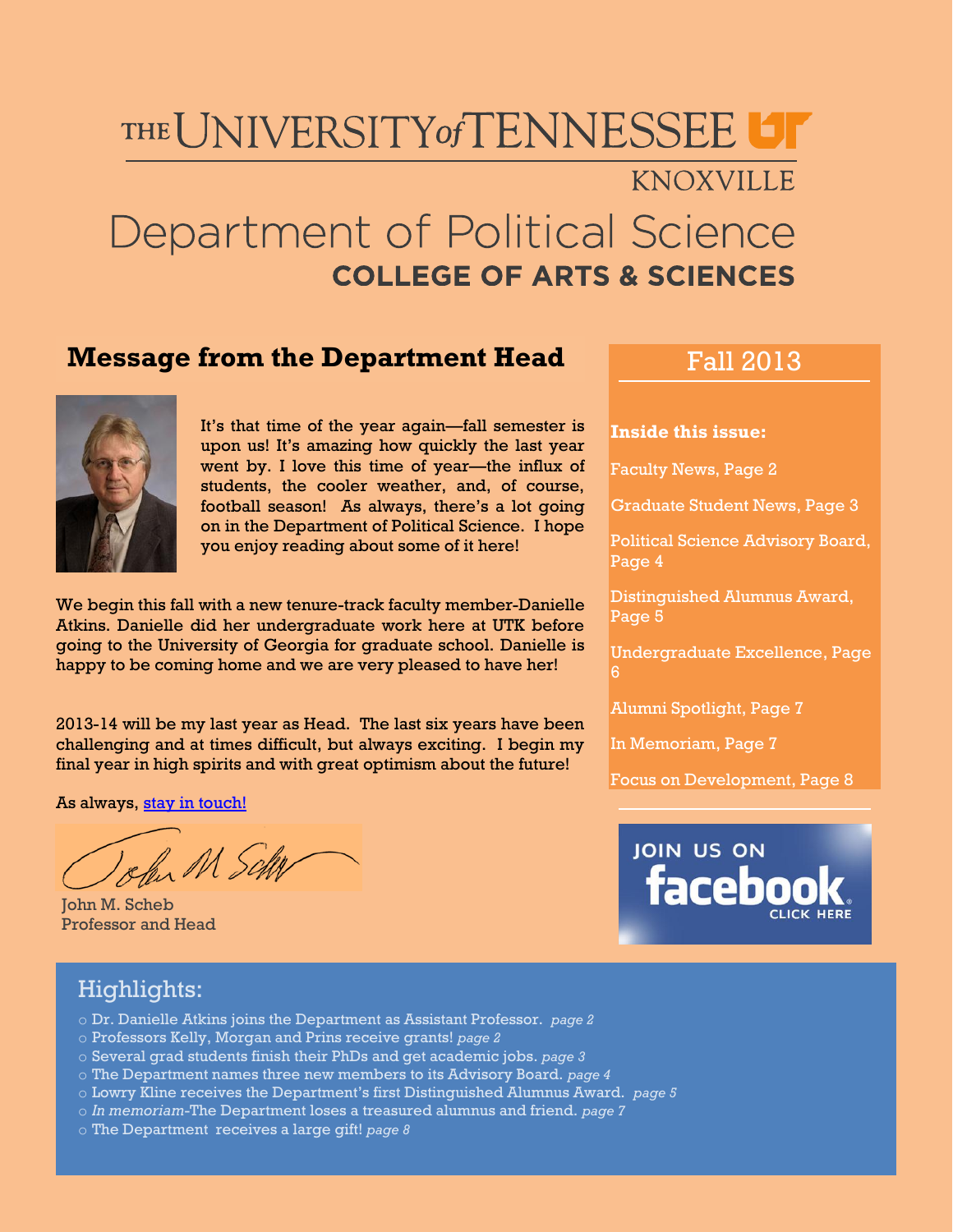# Faculty News

#### **August 1, 2013: A new Assistant Professor has joined the Department!**

**Danielle Atkins** (right) completed her PhD (2013) and MPA (2009) at the University of Georgia. Dr. Atkins is currently working on several projects focusing on contraceptive parity policy, the effect of teacher representation on student health and education outcomes, and how increased access to emergency contraception affects women's reproductive health related decisions. Her research is forthcoming in *Journal of Public Administration Research and Theory*, *Public Management Review*, and *Journal of Public Health Policy*.





Professors **Jana Morgan** and **Nate Kelly** (left) have received a grant from the Russell Sage Foundation to support research on the connections between economic inequality, campaign finance, and attitudes toward redistribution in the United States. The project is designed to produce a book manuscript and several articles reporting the results of analysis generated with grant funds.



**Dr. Brandon Prins** (left) has been promoted to Professor. Dr. Prins also has received a large grant from the Department of Defense to study maritime piracy. The project seeks to explain the incidence of maritime piracy and spatially document the location of pirate attacks worldwide. Understanding the incidence and evolution of maritime piracy is essential for developing effective counter-piracy strategies.

**Dr. Will Jennings** (right) has been promoted to Senior Lecturer. He also has received an **Outstanding Teacher Award.** Given by the UT Alumni Association, this is one of the most treasured honors given to faculty, symbolizing excellence in the classroom.





**Dr. Tony Nownes** (left) will lead a group of UTK undergraduates to London in the spring of 2014. After taking two courses from Dr. Nownes during the first half of the semester, students will complete internships with government agencies, law firms, members of Parliament, etc. Students will receive 12 hours of credit for their study abroad in London!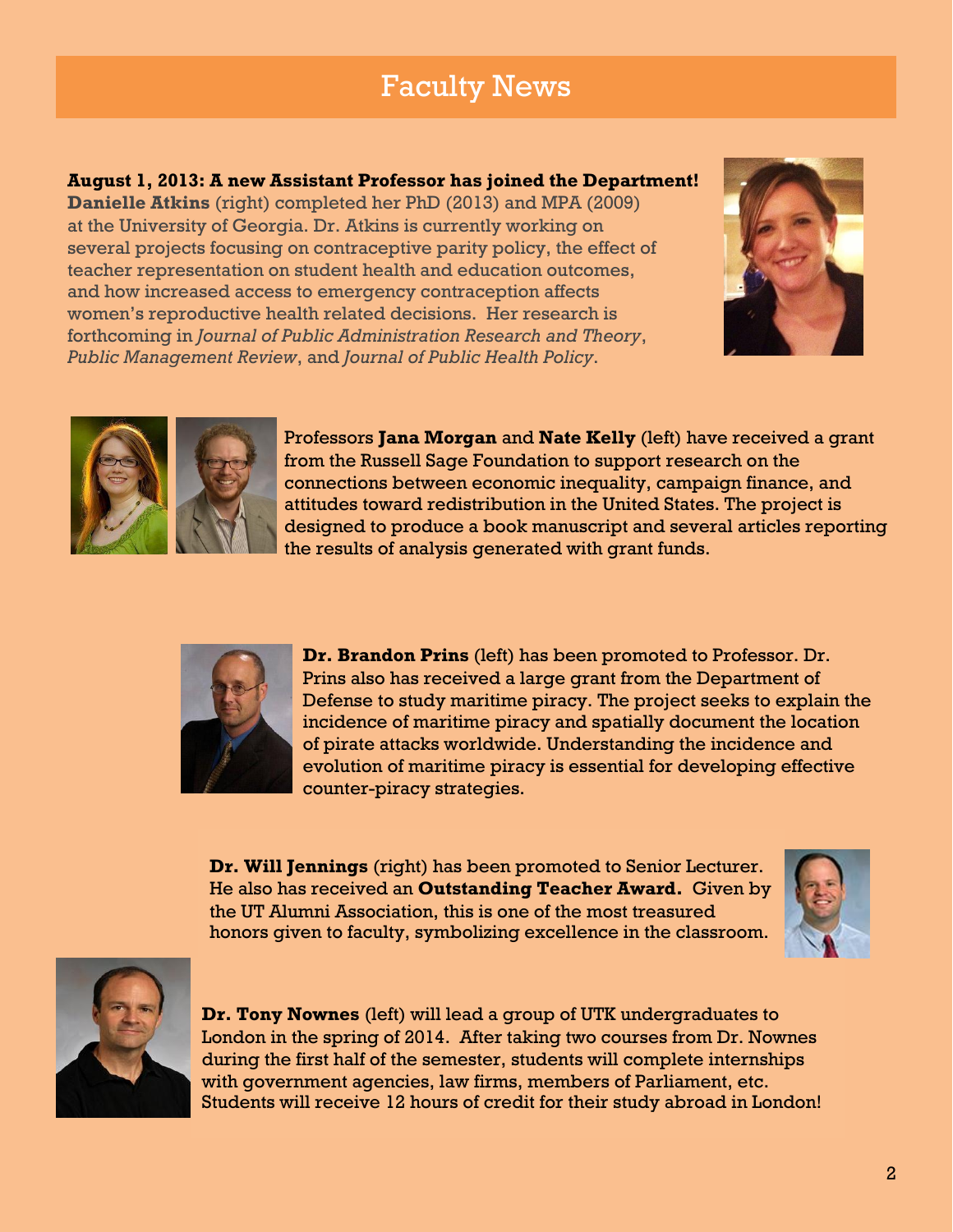# Graduate Student News



**Missy Buice** (left) defended her dissertation and earned her doctorate in the spring of 2013. This fall she begins a faculty position at the University of Missouri.

**Jamie Todhunter** (left), who received his PhD in 2012, has accepted a tenuretrack faculty position at Troy University starting this fall.



**Matt Gross** (left), who also finished in 2012, has taken a tenure-track position at Henderson State University in Arkansas.



**Suveyda Karakaya** (left) completed her doctorate in the spring of 2013 and has taken a faculty position in her native Turkey.

*Congratulations to all these PhD alumni on their job placements!*

#### **Graduate Student Awards 2013**

The **David Mock Award** for Outstanding Performance by a Graduate Teaching Associate went to **Dorian Stiefel** (top right).

**Logan McDaniel** (right) received the **Lee S. Greene Award** for Outstanding Performance in Public Administration.

The award for **Best Conference Paper** in any Field of Political Science Research was given to **Amanda Sanford** (right).

The dissertation research assistance award went to **Eric Castatater** (bottom right).

*Congratulations to our award winners*!



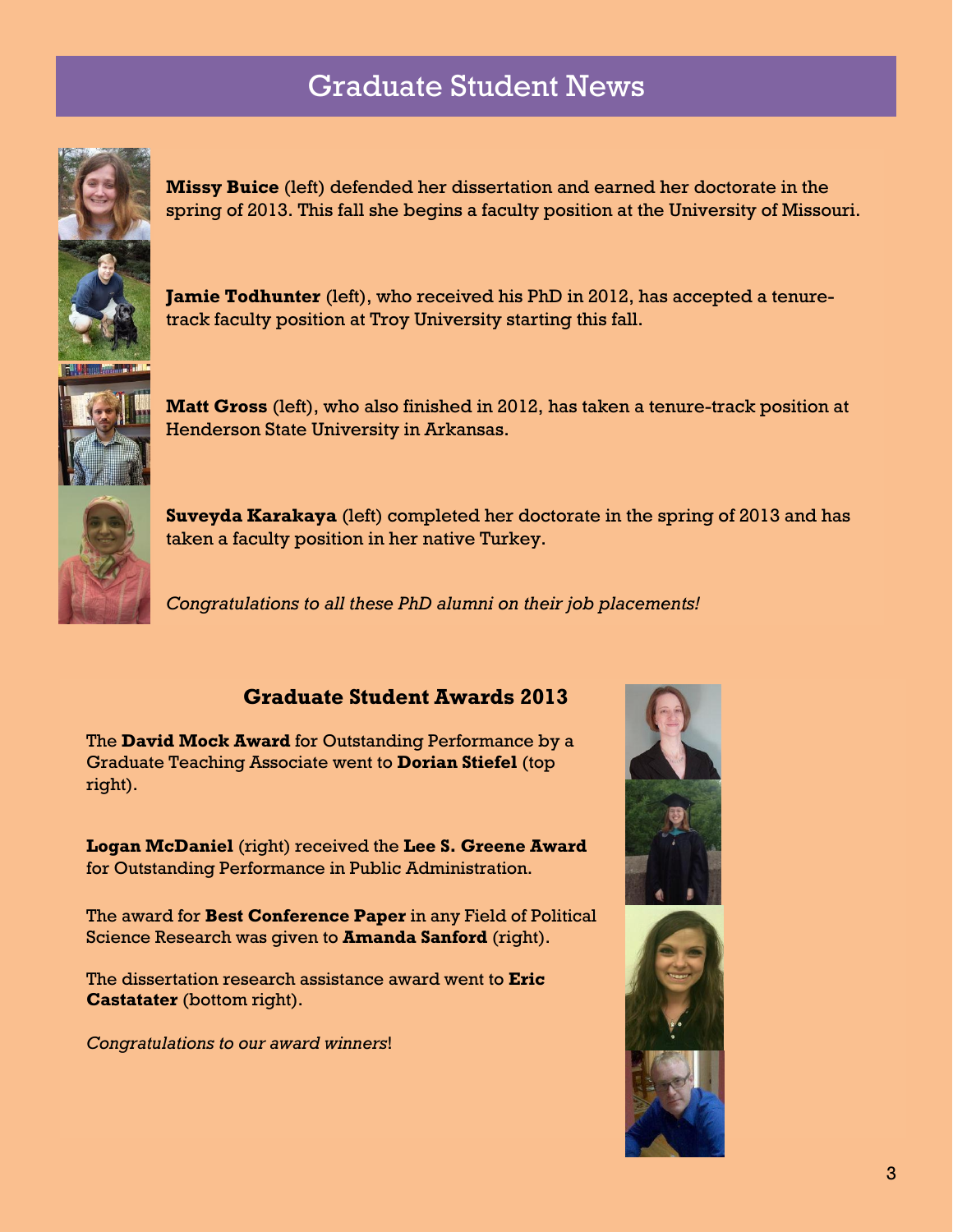# Political Science Advisory Board

**The Political Science Advisory Board gained three new members during the 2012-13 academic year:**



**Roy Alexander**, founder and President of Alexander Incorporated, received his B.A. in Political Science from UT in 1987. A native of Knoxville, Roy graduated from the Webb School prior to his undergraduate studies at U.T. One month after graduation he found himself leaving Tennessee for an opportunity in The Northern Marianas Islands where he established Alexander Realty & Development in 1988. Roy's love of the people and the region of the Pacific Rim have kept him in business there for over 25 years. He now travels between homes in Tennessee and Saipan. Mr. Alexander and his wife Ella have two children.



**Margaret Angela Franklin** is an alumnus of the University of Tennessee at Chattanooga where she graduated with a Bachelor of Science degree in Political Science and a minor in History. While at UT Chattanooga, she was a member of the Student Government Association and President of the College Democrats. She currently serves on the legislative staff for Senator Kirsten E. Gillibrand of New York. A native of Memphis, Tennessee, she received her Master's Degree from Howard University in Public Administration and currently resides in Woodbridge, Virginia.



**Dr. Bill Lyons** retired from UT in December 2011 after serving as a member of the Political Science faculty for three decades. He currently works as Deputy to the Mayor for the City of Knoxville. During his long career at UT Lyons served as Director of UT's Social Science Research Institute and Director of the Bureau of Public Administration, and Associate Director of the Office of Institutional Research. He authored or co-authored several books and numerous articles in professional journals. Dr. Lyons also served as a consultant to numerous government agencies, political candidates, businesses, nonprofit organizations and interest groups. He also served for over twenty years as Political Analyst for WBIR-TV in Knoxville.

*The Department is pleased to welcome these excellent additions to the Advisory Board!*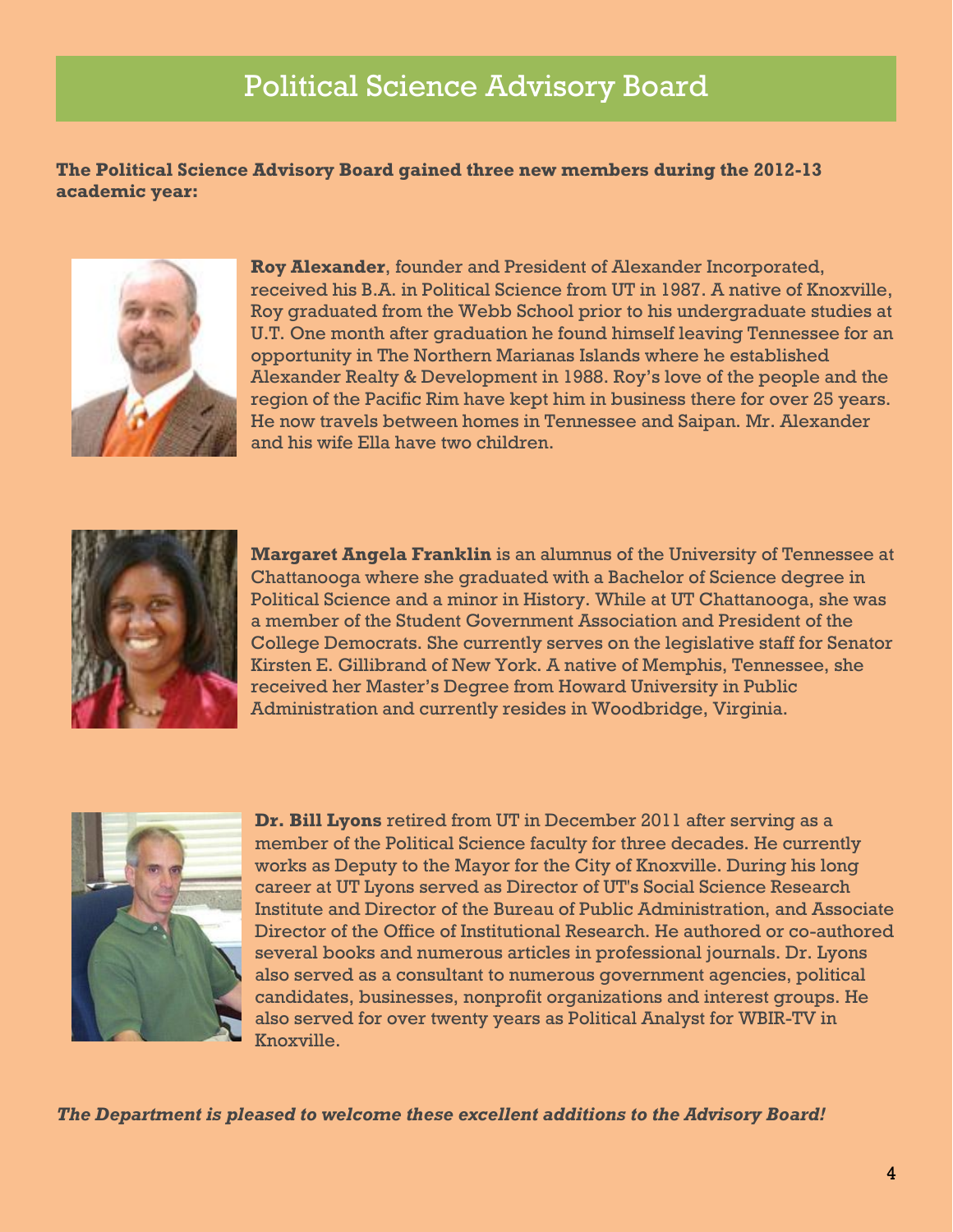### Distinguished Alumnus Award



On April 25, 2013 the Political Science Department presented its first ever **Distinguished Alumnus Award** to **Mr. Lowry Kline** (pictured left with his wife Jane).



Dean Theresa M. Lee presents Lowry Kline with the architect's rendering of Ayres Hall.

Lowry Kline was born and raised in Loudon, Tennessee. After graduating from Loudon High School, he came to UT where he double-majored in Political Science and English. Upon receiving his bachelor's degree in 1962, Mr. Kline attended the UT College of Law and earned his JD in 1965. Upon graduation he joined the Miller & Martin law firm, became a partner in 1970, and continued his work with that firm until 1995. He began his association with the Coca-Cola bottling business in 1981, serving as general counsel for the Johnston Coca-Cola Bottling Group. When that company merged with Coca-Cola Enterprises, Inc., Mr. Kline became senior vice president and general counsel. In 1996 he became CEO of Coca-Cola Enterprises, which at the time was the world's largest producer, marketer, and distributor of bottled and canned beverages. In 2003 Mr. Kline turned over the role of CEO to someone else, but continued to serve as executive chairman of the board of directors until his retirement in 2008.

Obviously, Mr. Kline had a stellar career in law and business. But what also motivates us to recognized him as our first Distinguished Alumnus is his service and generous giving to many charitable and educational enterprises, including the Trust for Public Land, Paintrock Canyon Program, the Chattanooga History Center, the Coca-Cola Scholars Foundation, Atlanta's Woodruff Arts Center, the Lula Lake Land Trust, the Tennessee Aquarium, Loudon High School, and, of course, the University of Tennessee.

It is our honor to name Lowry Kline as a Distinguished Alumnus of the Department of Political Science.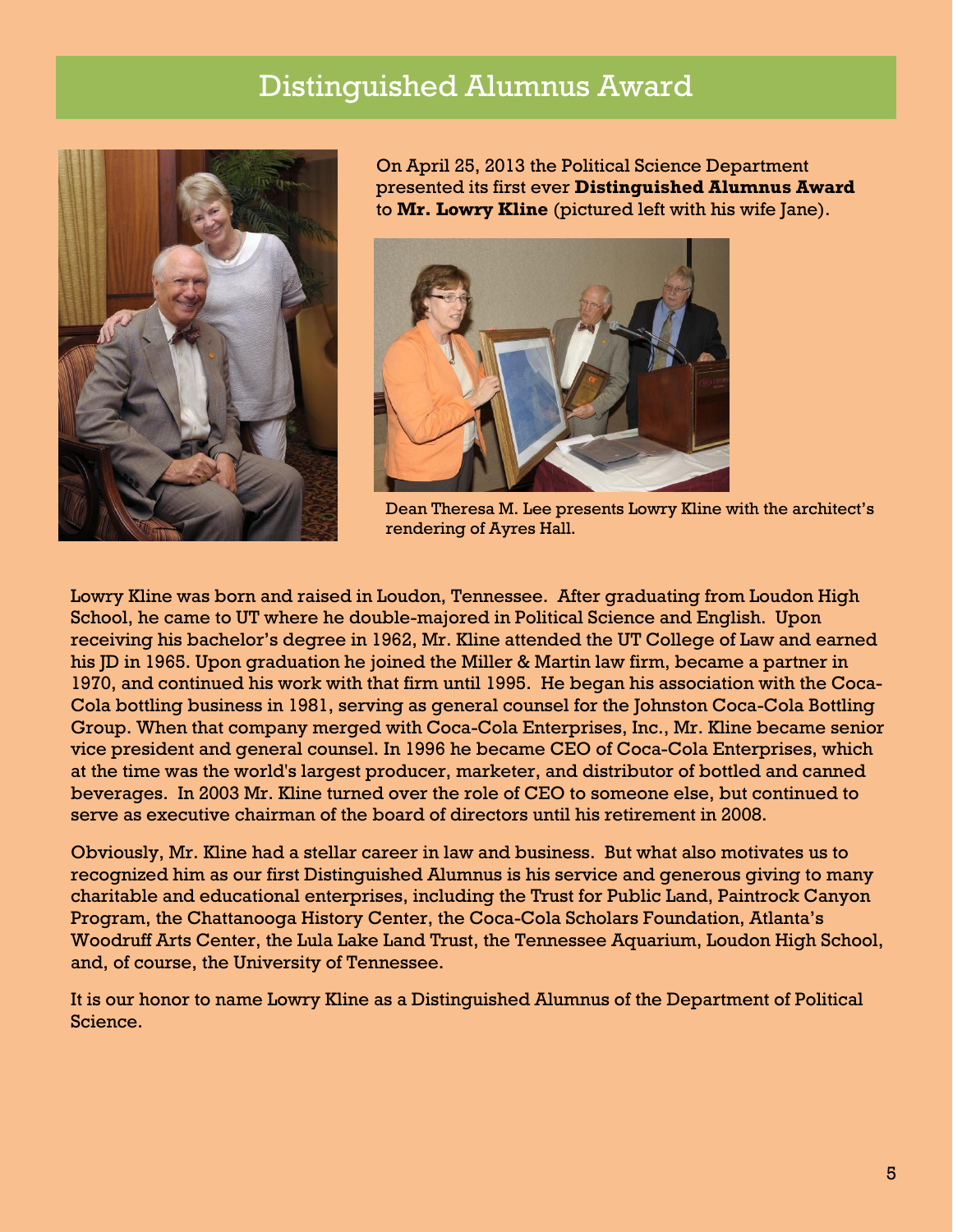## Undergraduate Excellence

The following awards and scholarships were given to undergraduate students at the Political Science Awards Banquet in April 2012. These awards are funded by private donations.

*Edgar Guenther Scholarship*: Charleigh Cagle

*James O. and Minnie Elliott Scholarship*: Ashley Jakubek, Ediobong Ebiefung, Adefolake Thomas, Sara Hussein, and Hannah Bailey

*Vernon Iredell International Relations Award*: Jessawynne Parker

*Kathryn Barnett Green Award*: Adefolake Thomas

*Ruth Stephens Award*: Jennifer Dobbins and Zane Wyrick

*Ruth Stephens Scholarship*: *Ashley Jakubek, Ediobong Ebiefung, Saiman Masood, and Sara Hussein*

*Judge John M. Scheb Prize*: Justin Hickerson



"I have moved to Boston, MA and am participating in Teach for America. I will be teaching 7th Grade Math at Talbot Middle School in Massachusetts. Further, I am attending Boston University where I am pursuing a Master's Degree in Education. I enjoyed my time at the University of Tennessee immensely. Especially courses I took with Dr. Gant, Dr. Nownes, Dr. Toner, and Dr. Morgan."

Emily Griggs, Class of 2013 o July 24, 2013



"I received a job offer back in September 2012 from a government contracting company outside of DC called CGI Federal. I'll be joining them next week as an entry level business analyst. My focus will be on public policy and information technology. We work closely with the Department of Defense and Department of Health and Human Services. I'm so glad to be a part of the Political Science UT alums!"

Morgan Wisener, Class of 2013 o July 25, 2013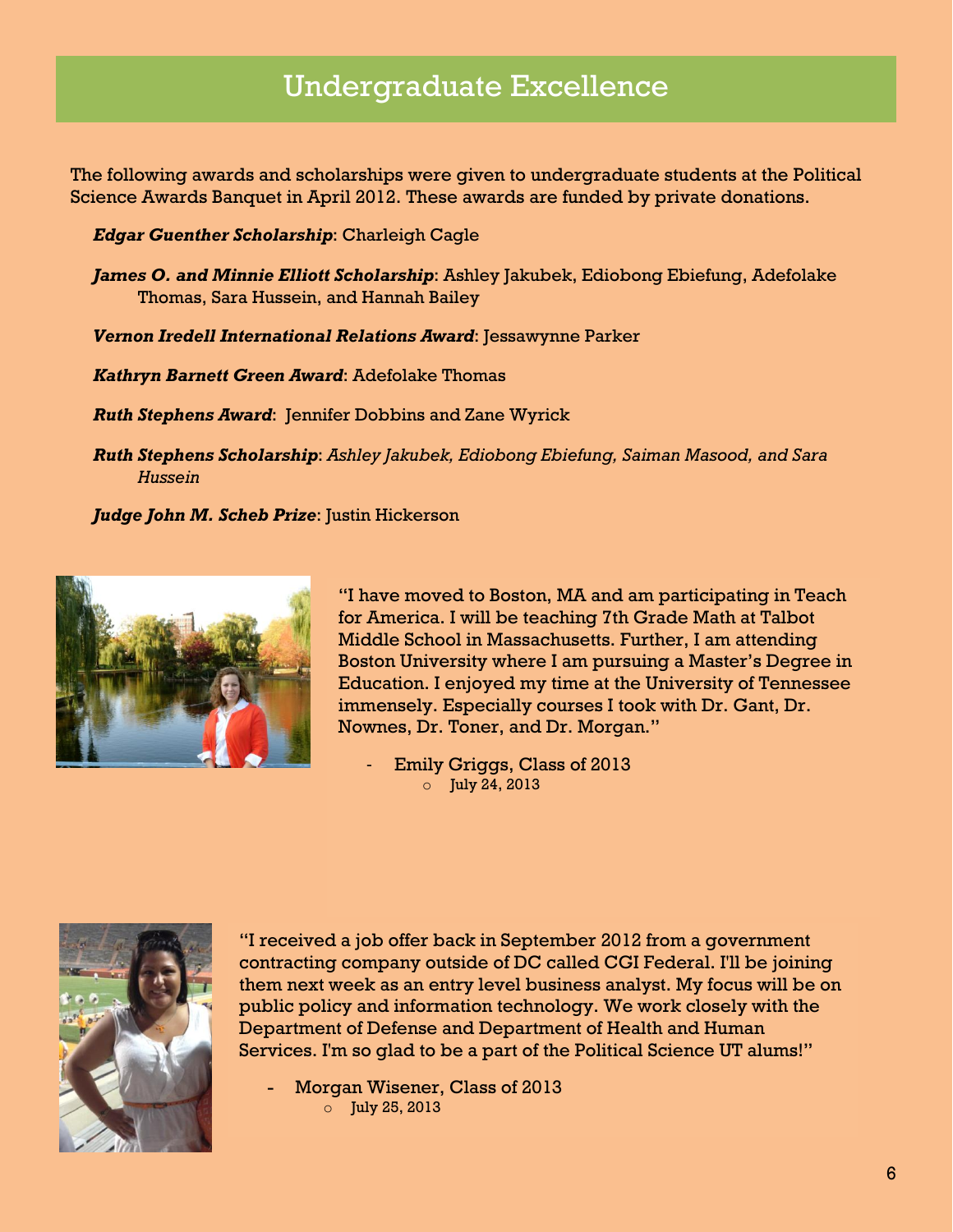# Alumni Spotlight



**Greg Mackay** is Director of Public Assemblies for the City of Knoxville. Greg is a graduate of the Webb School of Knoxville and holds a Bachelor of Arts degree in political science from the University of Tennessee, Knoxville. He was appointed to the position of Administrator of Elections in February of 2003 and served in that capacity until April of 2011. Greg served on the Knox County Election Commission from 1990 to 1998. He helped implement Early Voting and has been an advocate for reforming the voting process. In 2009, Greg was chosen by the Organization for Security Co-operation in Europe to be one of 600 international observers to monitor Ukraine's presidential election and runoff. Since then he has been on four more OSCE missions-to Ukraine, Albania, Macedonia and Kazakhstan. He and his wife Kate live in Kingston Hills and have a teenage daughter.

### In Memoriam



Andrew B. ("Andy") Dunsmore, Assistant Dean for Development at the University of Maryland School of Medicine, passed away on December 24, 2012 at his parents' home in Maryville, Tennessee. Andy was an alumnus of the University of Tennessee, having received his B.A., M.P.A. and Ph.D. degrees from the Department of Political Science. He was a great ambassador for UTK and a generous contributor to the Department. He is sorely missed by his many friends, colleagues and former teachers. Andy is survived by his parents, the Reverend Beecher and Sarah Dunsmore of Maryville, Tennessee, and his sisters, Sarah Elizabeth Dunsmore and Julie Dunsmore.

Dr. Mike Fitzgerald, who knew Andy better than anyone in this department, had this to say:

"Andy Dunsmore enriched my life in a relationship that spanned 27-years. It was my honor to serve as Andy's teacher, advisor, and mentor throughout his years at the University of Tennessee—from BA to PhD—and in the many years in between. Beyond that, I was privileged to be his professional colleague and a personal friend. In our long and close relationship, Andy taught me about courage, fidelity, integrity. Andy conducted his life with honor and a deep sense of duty. He lived steadfast in devotion to faith, family, friends, and his beloved *alma mater*. Far too soon came his passing, but his memory lives on in the hearts of his political science and university family."